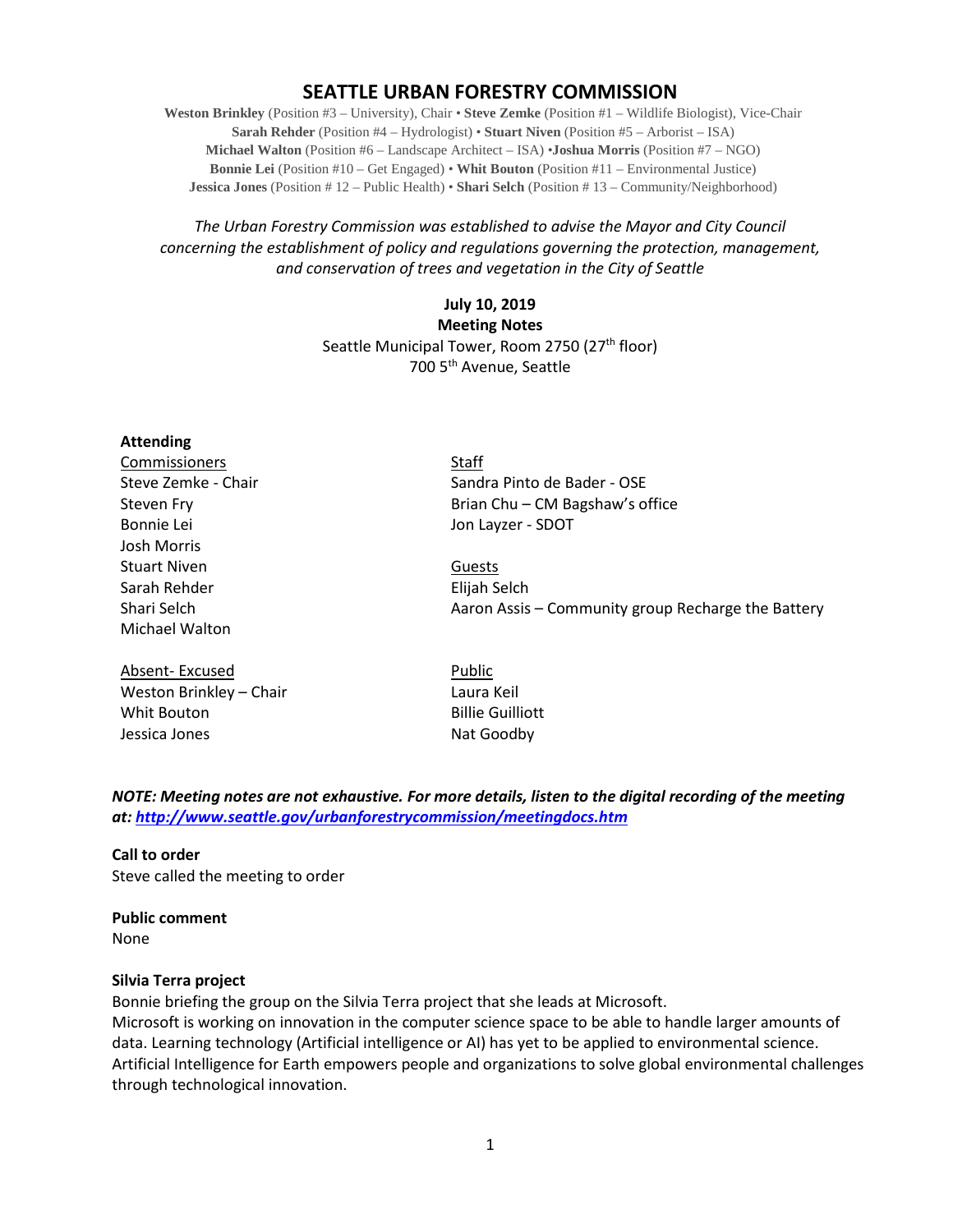AI for Earth works on four areas:

- Agriculture: to feed the growing world population
- Water: to conserve and protect water sources
- Biodiversity: to monitor and protect species from extinction
- Climate change: to reduce climate change impact on communities

They curate and store key environmental data sets on the cloud; develop a back-end infrastructure to allow for the sharing of the data; develop algorithms, APIs (application programming interface), and applications.

They work with different types of organizations: nonprofit, private and public sectors. SilviaTerra is a small company based out of the Bay Area. They use cutting-edge satellite imagery and machine learning to transform how conservationists and landowners inventory forests, producing more accurate data while saving time and money. Their process is:

- 1. Satellite imagery: satellites capture high-resolution images of the entire continental US.
- 2. Microsoft Azure: Satellite imagery is stored on Azure, where SilviaTerra pairs it with field data from the US Forest Service Forest Inventory and Analysis program to train machine-learning models for predicting the sizes and species of trees.
- 3. Detailed forest maps: SilviaTerra uses Azure HDInsight to apply these machine-learning models to terabytes of satellite imager covering all forests in the US.
- 4. Improved insights: the first ever high-resolution, tree-level map of the continental US provides conservationists, governments, and landowners with unprecedented information about their forests. Better data drives better forest management, helping improve ecological, social, and economic outcomes for America's forest owners.

They have created the first nation-wide map of the continental US covering 537 million acres and capturing 92 billion trees. Microsoft has been working on increasing computation capacity.

Land cover classification use cases:

- Deforestation (contractual obligations save 20% of land)
- Coastal resiliency
- Monitoring flood waters
- Preparing for class 3 hurricane
- Urban planning
- Figure out the best places to plant trees
- Landslide prediction and root cause analysis.

Land cover maps help visualize everything that covers the earth. Armed with highly accurate spatial data, conservationists can precisely track changes in the landscape over time, helping them address environmental challenges and develop climate resilient communities. The mapping process includes:

- Land area to study is identified
- Imagery of the studied area is collected from platforms like drones, airplanes, and satellites.
- Microsoft Azure stores all this date for ready access by AI systems.
- *BatchAI* leverages hundreds of opportunities to train the model
- *GeoAI* expedites the processing of new imagery, providing rapid mapping results.
- Detailed maps give researchers insights to monitor climate change, understand the impacts of urbanization, and better plan for natural disasters.

Commissioners asked questions.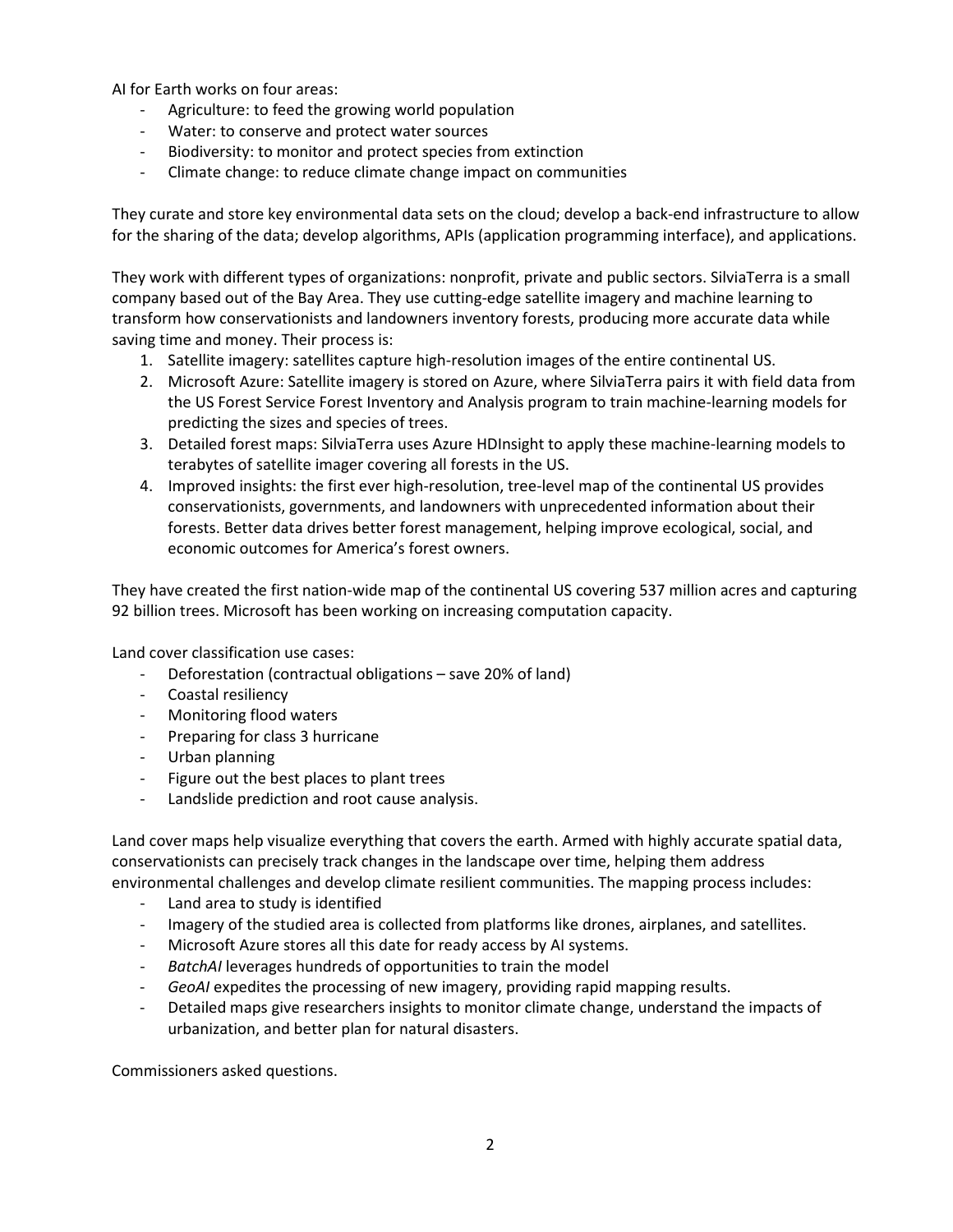# *NOTE: Meeting notes are not exhaustive, especially for the Q&A portion of the presentation. For more details, listen to the digital recording of the meeting at:*

*<http://www.seattle.gov/urbanforestrycommission/meetingdocs.htm>*

# **Recharge the Battery/Belltown Orchard and P-Patch**

Aaron Assis, community member representing Recharge the Battery, reminded the group that in the fall they did a presentation about the potential opportunities with the decommissioning of the viaduct.

They recalibrated their efforts and they looked at other opportunities to provide more greenery to the neighborhood.

West and South Portals are the focus of today's presentation.

Connections between Denny Park and the new Waterfront. Denny park has a lot of mature trees and this connector would be very important for the neighborhood.

Battery street is pretty grim, it has no greenery and most businesses avoid having frontages on Battery.

West Portal site:

- It's where the viaduct began elevating. This is the staging area for the decommissioning of the viaduct through the end of 2020.
- The site is not doing much at the moment.

Portal update:

- 1. Advocate to change plan to fill the west portal
- 2. Provisions for flat landscape for meaningful greenscapes
- 3. Preserve aspects of Belltown's infrastructural history
- 4. Design to preserve views and provide gathering space
- 5. Develop p-patch and urban orchard for community use
- 6. Incorporate large trees for air and stormwater.

20 ft grade change between 1st and Western can provide opportunities to plant larger trees. They are looking at all the different opportunities from large trees providing canopy, to fruit trees, to areas for people to explore.

Aaron shared renderings of potential ideas for different uses of the site.

The UFC asked questions including the needs WSDOT and SDOT have. An example is the structural condition and where maybe the fill material will provide stability.

Jon Layzer (SDOT) explained that those walls were constructed at the same time of the tunnel (60-70 years old), additional analysis would need to be done and potentially rebuild stability to those structures if they are not filled. Safety standards for pedestrians would also need to be considered. Leaving the walls exposed might cause problems.

Jon stressed that any changes at this point, any change will cost money and WSDOT is open to changing things as long as Seattle pays the cost. SDOT and SPR would need to start planning for an alternative use and provide budget for the planning to take place and for implementation of the plan.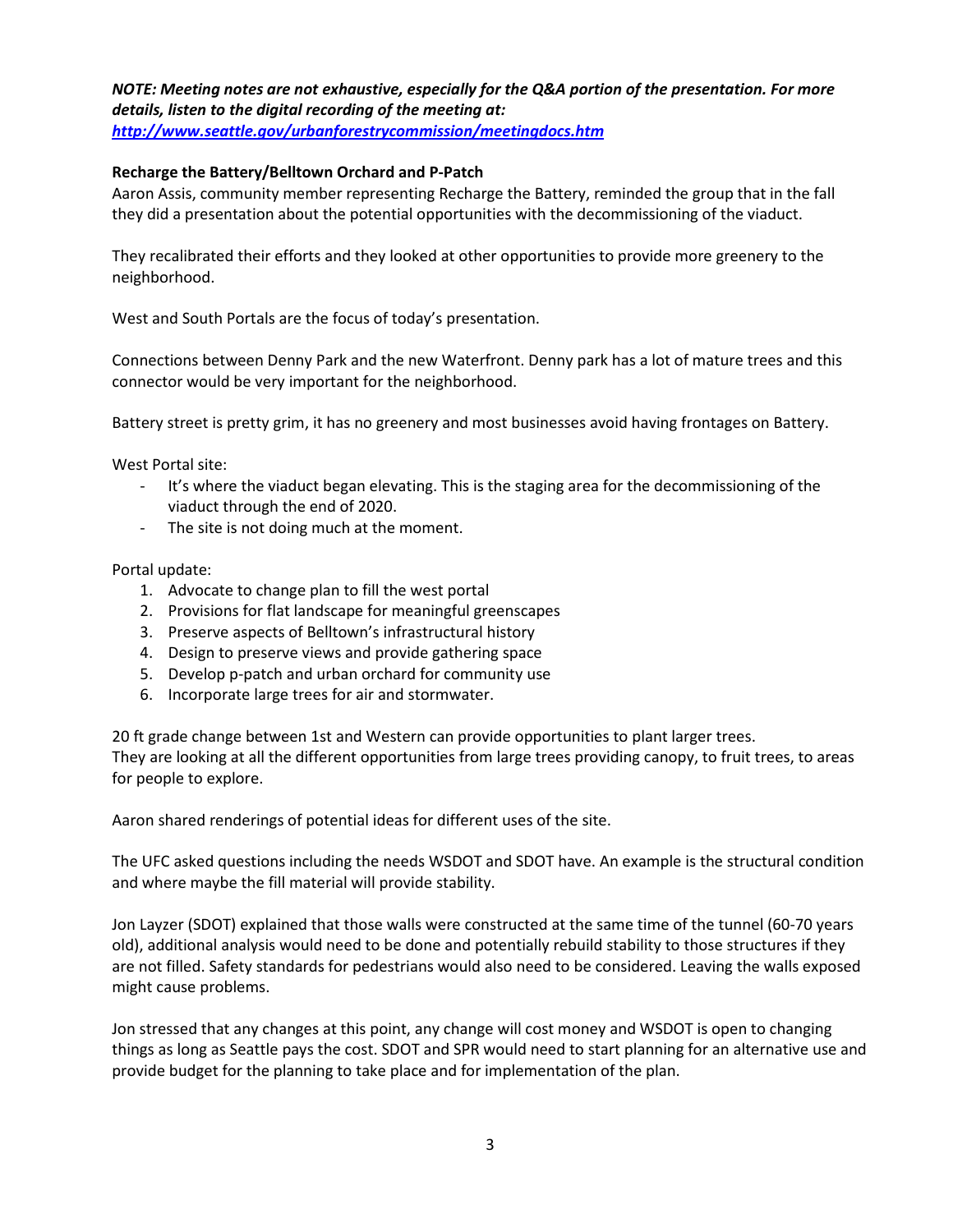A commissioner asked about alternative uses for the site. An elementary school is of interest for the school district. The potential idea is to build an elementary school with a park on the top. But the plan's timeline would be at least six years away. CM Bagshaw is supportive of a temporary use that would be responsive to the community priorities.

The community is confident that they can come up with design solutions that can accommodate a school in the future. The community wants something in the nearer future vs waiting until the school is built. They want to leave the door open to accommodate the school, but really would like to weigh in on interim solutions for a green space.

The community is interested in having something, even if it's temporary, that provides more value than a grassy area partially fenced. Maybe look at frontages of the site that could accommodate permanent trees?

*NOTE: Meeting notes are not exhaustive, especially for the Q&A portion of the presentation. For more details, listen to the digital recording of the meeting at: <http://www.seattle.gov/urbanforestrycommission/meetingdocs.htm>*

# **Strategy conversation around tree protection ordinance update**

CM Bagshaw asked the UFC to help circulate the draft with the UFC input. A good way for OSE to support this would be to post the draft on the UFC website and gather public input and post it so it's public.

**Public comment** None

**New Business** None

**Adjourn**

**Public input: (see posted notes)**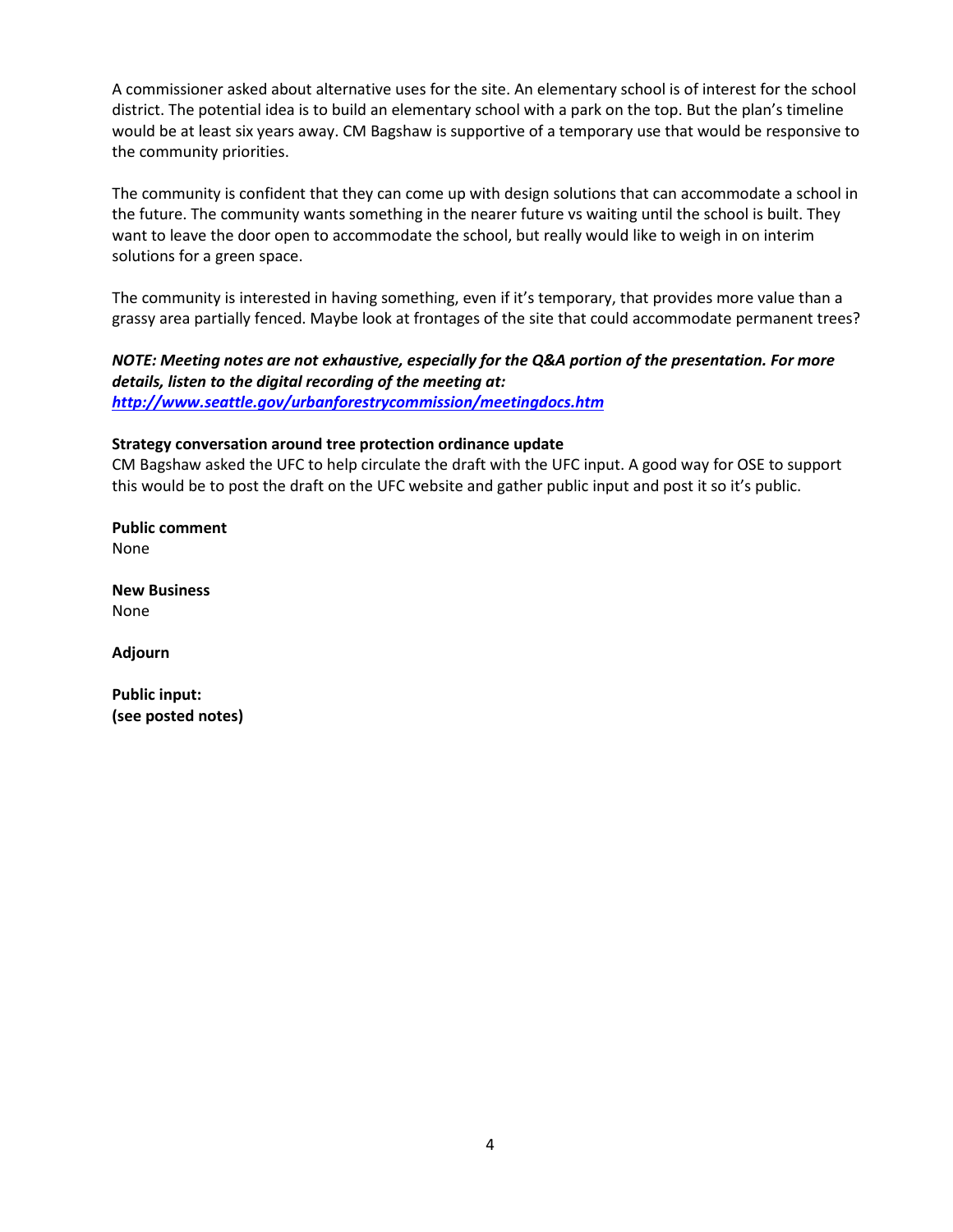**From:** David Moehring <dmoehring@consultant.com> **Sent:** Friday, June 07, 2019 12:21 PM **To:** DOT\_SeattleTrees <Seattle.Trees@seattle.gov>; DOT\_LA <DOT\_LA@seattle.gov>; SCI\_Code\_Compliance <SCI\_Code\_Compliance@seattle.gov> **Cc:** Roberts, Ben <Ben.Roberts@seattle.gov>; Pinto de Bader, Sandra <Sandra.Pinto\_de\_Bader@Seattle.gov>

**Subject:** Missing Street Trees for 3400 23RD AVE W (3026260)

#### **CAUTION: External Email**

There is still no sign of the two to three missing trees that were to being planted within the ROW ... and now it appears as if the property developer has sold the 3 townhouse units at over \$850,000 each.

Rhetorically, does this mean the green calculations are null and void and that the buildings' 20% bonus floor area will be removed in compliance with the Seattle Municipal Code? Realistically, what does it take to get these trees planted - which a small price to pay with so much revenues generated from the sale.

The lack of the alley's parking backing distance of being about 4 to 5 less than 22 feet is a bigger problem. If this was permitted, who will be accountable?

David Moehring AIA NCARB Concerned neighbor 3444B 23rd Ave W

**Sent:** Monday, April 01, 2019 at 9:21 AM From: "DOT\_SeattleTrees" [<Seattle.Trees@seattle.gov>](mailto:Seattle.Trees@seattle.gov) **To:** "David Moehring" [<dmoehring@consultant.com>](mailto:dmoehring@consultant.com) **Cc:** "Roberts, Ben" < <u>Ben.Roberts@seattle.gov</u>> **Subject:** RE: 3026260 Street Trees for 3400 23RD AVE W Hello David

Since the planting strips are sub standard at that location, the tree planting requirement was to put trees in the right of way on the back side of the sidewalk. There has been no communication from us, waiving a tree requirement since our initial communications to them back in January and March of 2017. NR



NOLAN RUNDQUIST

*City Arborist* **[Seattle Department of Transportation](http://www.seattle.gov/transportation)** Maintenance and Operations Division *Urban Forestry/Asphalt-Concrete Paving & Engineering/ROW Infrastructure Maintenance/Emergency Response* ISA Certified Arborist / Municipal Specialist PN-1624AM 206-615-0957 (Tel)

**From:** David Moehring [<dmoehring@consultant.com>](mailto:dmoehring@consultant.com) **Sent:** Monday, April 01, 2019 8:56 AM To: DOT\_SeattleTrees [<Seattle.Trees@seattle.gov>](mailto:Seattle.Trees@seattle.gov) **Subject:** 3026260 Street Trees for 3400 23RD AVE W **CAUTION:** This email originated from outside of the organization. Do not click links or open attachments unless you recognize the sender and know the content is safe.

Thank you!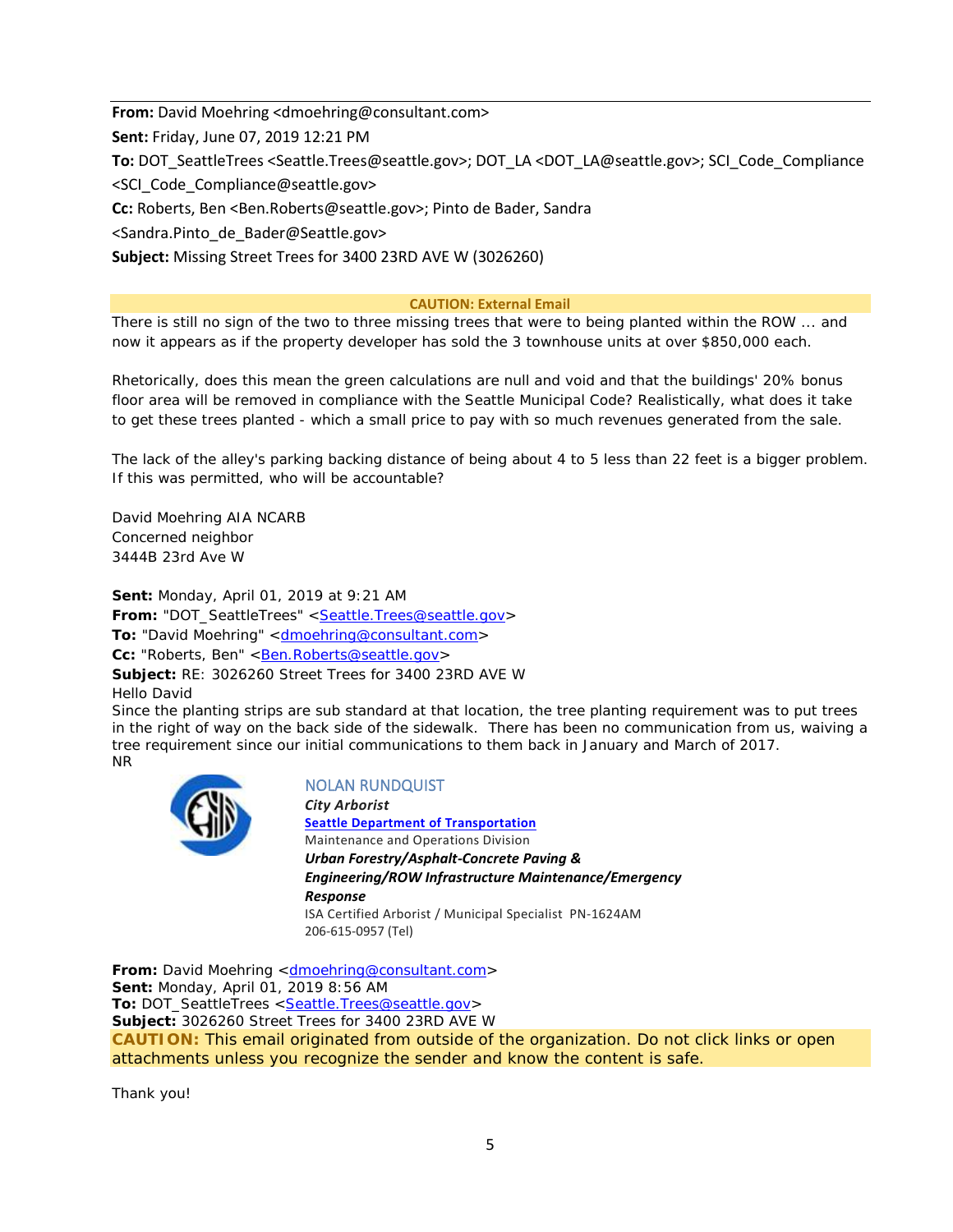If possible, please check on a project on my block wrapping up shortly.

The approved Plan set shows 5 trees to be added to the development - and there has been zero (0) trees planted with small bushes and floral plants being installed last week. This corner needs some trees, for sure.

Ckeck out the set:<http://web6.seattle.gov/dpd/edms/GetDocument.aspx?id=3615047>

[Approved Plan Set](http://web6.seattle.gov/dpd/edms/GetDocument.aspx?id=3615047) 17 MB 02/22/18 [3026260-LU M](https://cosaccela.seattle.gov/portal/customize/linktorecord.aspx?altId=3026260-LU)aster Use Permit

David Moehring 3444 23rd Ave W 312-965-0634

**Sent:** Monday, April 01, 2019 at 8:32 AM From: "DOT\_SeattleTrees" [<Seattle.Trees@seattle.gov>](mailto:Seattle.Trees@seattle.gov) **To:** "David Moehring" [<dmoehring@consultant.com>](mailto:dmoehring@consultant.com), DOT\_LA [<DOT\\_LA@seattle.gov>](mailto:DOT_LA@seattle.gov) **Subject:** RE: 6627537 Street Tree removal at 6712 22nd ave NW Hello David I checked the permit for that address, and it does include the requirement for a new tree to be planted. NR



#### NOLAN RUNDQUIST *City Arborist* **[Seattle Department of Transportation](http://www.seattle.gov/transportation)** Maintenance and Operations Division *Urban Forestry/Asphalt-Concrete Paving & Engineering/ROW Infrastructure Maintenance/Emergency Response* ISA Certified Arborist / Municipal Specialist PN-1624AM 206-615-0957 (Tel)

**From:** David Moehring [<dmoehring@consultant.com>](mailto:dmoehring@consultant.com) **Sent:** Sunday, March 31, 2019 5:24 PM **To:** DOT\_SeattleTrees [<Seattle.Trees@seattle.gov>](mailto:Seattle.Trees@seattle.gov); DOT\_LA [<DOT\\_LA@seattle.gov>](mailto:DOT_LA@seattle.gov) **Subject:** 6627537 Street Tree removal at 6712 22nd ave NW

**CAUTION:** This email originated from outside of the organization. Do not click links or open attachments unless you recognize the sender and know the content is safe.

Dear DOT arborist,

Please clarify with the permit to remove a street tree at 6712 22nd Ave NW also includes replacement within the right-of-way.

It appear that the proposed single family house of 3800 square feet is removing the tree for a driveway.

Thank you,

David Moehring TreePAC Board member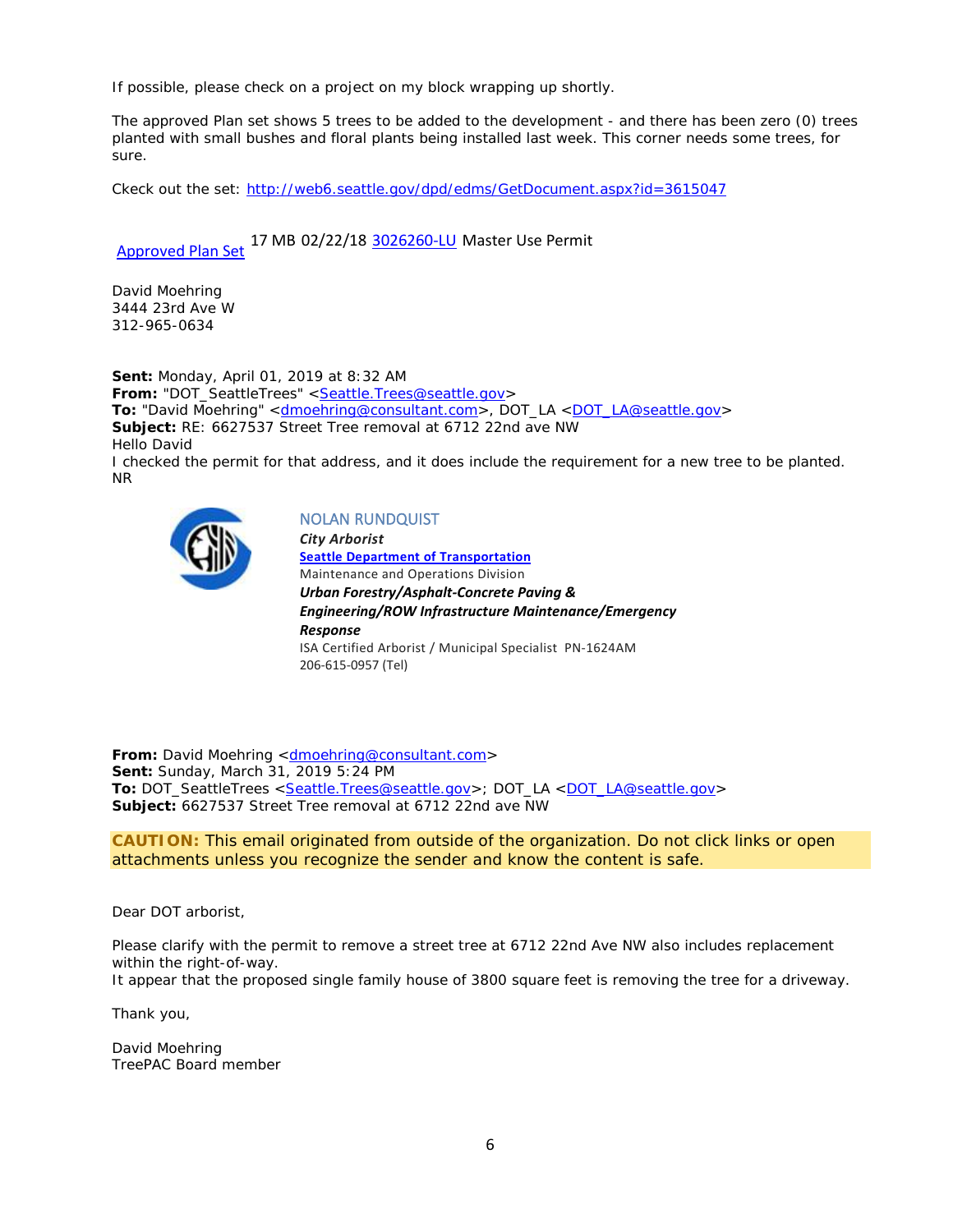**From:** Annie Thoe <annie@sensingvitality.com>

**Sent:** Friday, June 07, 2019 8:47 AM

**To:** Mockos, Alexander <Alexander.Mockos@seattle.gov>; Scarlett, Holly <Holly.Scarlett@seattle.gov> **Cc:** Pacheco, Abel <Abel.Pacheco@seattle.gov>; O'Brien, Mike <Mike.OBrien@seattle.gov>; Herbold, Lisa <Lisa.Herbold@seattle.gov>; Juarez, Debora <Debora.Juarez@seattle.gov>; Gonzalez, Lorena <Lorena.Gonzalez@seattle.gov>; Mosqueda, Teresa <Teresa.Mosqueda@seattle.gov>; Sawant, Kshama <Kshama.Sawant@seattle.gov>; Harrell, Bruce <Bruce.Harrell@seattle.gov>; Pinto de Bader, Sandra <Sandra.Pinto\_de\_Bader@Seattle.gov>; PRC <PRC@seattle.gov>; Durkan, Jenny <Jenny.Durkan@seattle.gov>

**Subject:** Concern over legality in developer clearcutting in swale area & upcoming developments

### **CAUTION: External Email**

Dear Ms.Scarlett and Mr. Mockos, (and Seattle City officials) We have a serious problem in our **neighborhood swale area** with **several developments** removing or **clearcutting mass amounts of mature, native tall trees** to be replaced with mini-mansions (3000'+with 400- 500'garages) which will be packed into a lot that was priorly wooded with beautiful native trees and singing birds.

The permit issued in this case called "Victory Pines" indicated this area was not deemed "environmentally sensitive." (See photos and permit information below)

One of the trees in this recent clearcut on **11345 - 20th Ave NE, Seattle** was exceptional, healthy and over 200 years old. We have photos to document this and the developer is suspiciously fast to build — in just two weeks they've emptied and demo'd house, cleared the entire lot of trees, removed everything and now putting in the sewer lines. Neighbors including myself have issued complaints about the permit and inspection process and not heard back from the zoning and permit department- meanwhile building continues.

We feel extremely concerned since **the block east of this clear-cut development is on a sensitive land-slide area and also targeted for major development by this same developer and in the water run-off path.** Those two lots have stands of some of the most exceptional old growth trees in North Seattle. An environmental impact of this project must not have been done.

Audubon and many birders recognize this area as prime habitat for multiple species and the only nesting area in the city for Merlins. When Gamut-360 clearcut the trees, the birds went crazy— screaming all day long over the destruction of their nests. Our neighbors are horrified and devastated by the loss: a giant gaping hole in the canopy, damage to nearby trees from heavy equipment and now lack of protection from the sun for their own habitat, air quality and water retention.

**Can your department of Combined Sewer Overflows, groundwater and watershed people — work with the city council** and **zoning/permit folks, EPA to help put pressure for stronger inspections, zoning and ordinances to prevent this environmental and financial impact from continuing?** This abuse of our land and environment should be a crime— not just a fine— and this developer was not fined as of yet. The damage they've done is so extensive and permanent. The developer clearcut 32 trees (one was 42 inches over 200+ years old, the neighbor counted 200 rings in the tree). Preserving and protecting old growth and mature trees reflects a mission to provide diverse and healthy communities. Isn't healthy old growth protected in Seattle? in our State?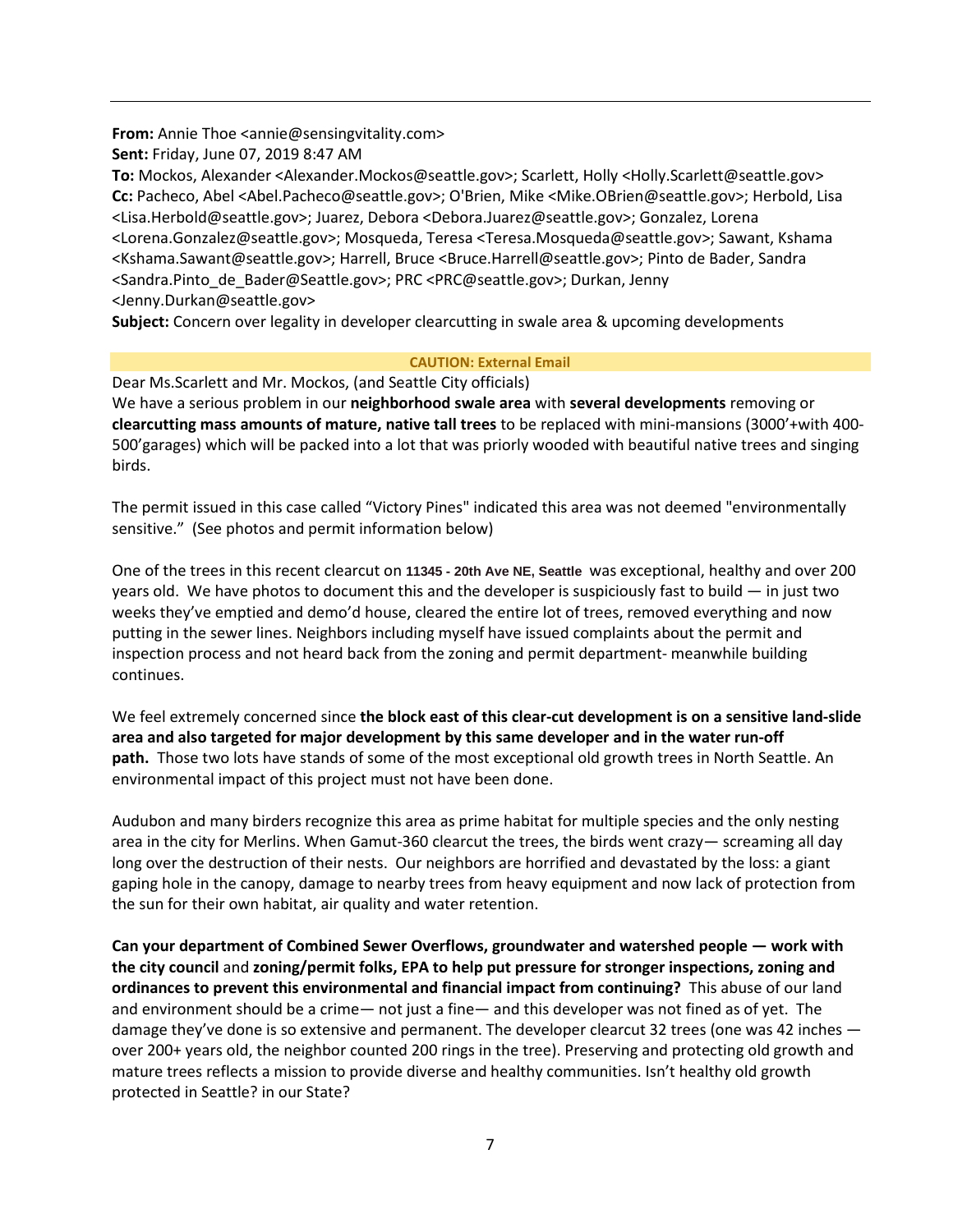# **What can you do to help protect our neighborhoods from flooding, landslides, deforestation, etc? What can we as neighbors do to protect our trees?**

A group of neighbors have contacted the City Council, the media and many other organizations, but two other large critical lots full of old growth trees have been bought by this same developer only one block east and slotted to be developed with 7 mansions- ~3000 foot homes with ~500 foot garages.

I'm concerned about the impending zoning legislation to allow all single-family lots to build tri-plexes. **We need to also restrict allowing permits for mini-mansions for single family homes in the city to be built that extend beyond a reasonable footprint which removes forest canopy.** 3000 foot developments use up our resources in numerous ways. Developers will find away to justify logging lots like this with large and exceptional stands of trees by hiring arborists who say the trees will be a "danger" or need to be removed for the development.

**The tree ordinance laws stand now with little or no protection or enforcement for mature trees and stands of trees.** If Cambridge, MA city council can issue a one-year moratorium on tree cutting, I believe we in this "Emerald City" can do that, too.

**\*We need to issue a moratorium on tree cutting of native and exceptional trees,** declaring these areas environmentally sensitive until we have better protection to prevent atrocious like this**.**

**\*We also need a moratorium on single family footprint size** as well to ensure sustainability building in Seattle.

This kind of development in removal of mature trees will not only impact trees but are air quality, storm water runnoff, water quality, soil erosion, temperature increase, livability, etc.

We want to protect these other critical lots in our area, truly gems in North Seattle and also our region at large. **Would you please forward the email request to anyone in your departments who might help us? I'm CC'ing this to City Council, Zoning, Sustainability and the Mayor but hope you can contact them as well to come up with solutions with this issue.** I have a list of working suggestions I'm attaching here.

Thank you so much for your assistance and how we can also help protect and preserve our precious region!

Sincerely,

Annie Thoe

This is just one tree among many trees of the two lots to be developed by this same developer - Gammut360 on **11340-23rd NE, Seattle 98125**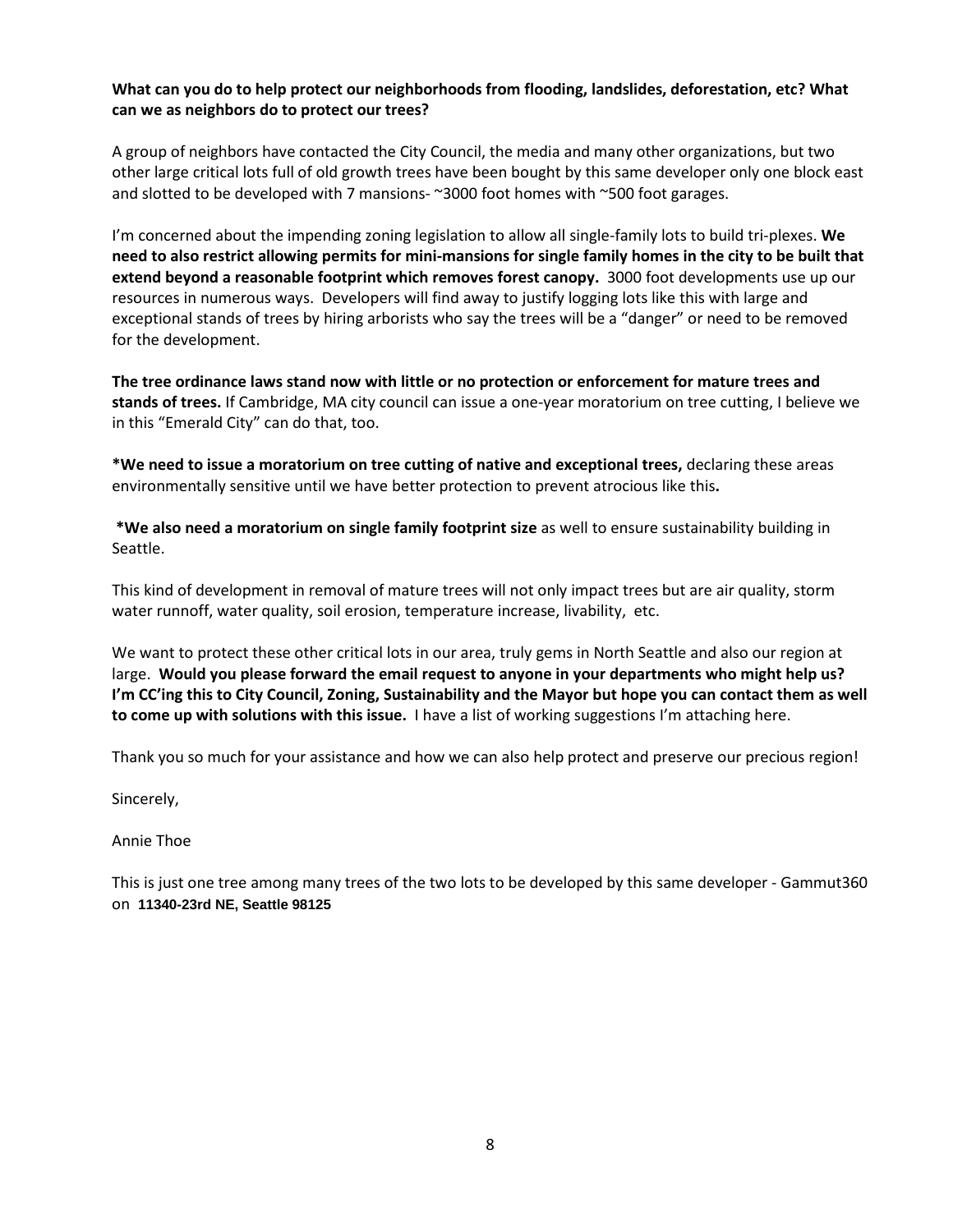



#### **Clear Cut on 20th NE:**

**11345 - 20th Ave NE** Record Number:6621671-CN 3030 square feet **473 soft detached garage** [https://cosaccela.seattle.gov/Portal/Cap/CapDetail.aspx?Module=DPDPermits&capID1=17HST&capID2=00000&capID3=70510&](https://cosaccela.seattle.gov/Portal/Cap/CapDetail.aspx?Module=DPDPermits&capID1=17HST&capID2=00000&capID3=70510&agencyCode=SEATTLE) [agencyCode=SEATTLE](https://cosaccela.seattle.gov/Portal/Cap/CapDetail.aspx?Module=DPDPermits&capID1=17HST&capID2=00000&capID3=70510&agencyCode=SEATTLE)

**11347 20th Ave. NE** Record Number:6621656-CN **3261 square feet with 582 soft detached garage** [https://cosaccela.seattle.gov/Portal/cap/CapDetail.aspx?type=1000&fromACA=Y&agencyCode=SEATTLE&Module=DPDPermits](https://cosaccela.seattle.gov/Portal/cap/CapDetail.aspx?type=1000&fromACA=Y&agencyCode=SEATTLE&Module=DPDPermits&capID1=17HST&capID2=00000&capID3=70495) [&capID1=17HST&capID2=00000&capID3=70495](https://cosaccela.seattle.gov/Portal/cap/CapDetail.aspx?type=1000&fromACA=Y&agencyCode=SEATTLE&Module=DPDPermits&capID1=17HST&capID2=00000&capID3=70495)